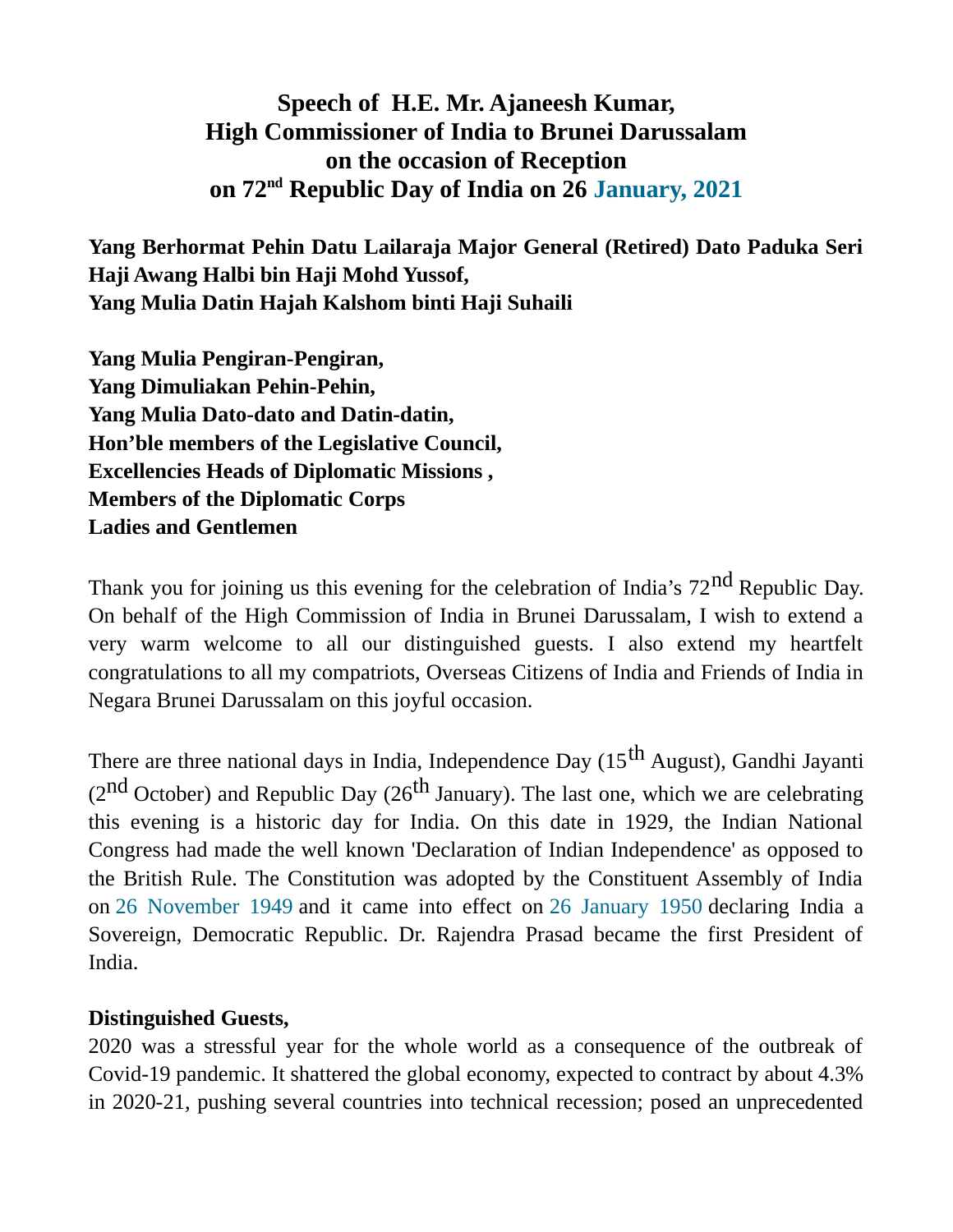challenge to our scientific community and instilled a deep sense of fear in each and every human-being.

Amidst these gloomy times the ray of hope is the potential vaccine against the virulent virus. The vaccine has already been introduced in several countries including India and, hopefully, others will receive it soon. But, as the Hon'ble Prime Minister of India has been highlighting, the fight against the deadly virus is not yet over and all of us need to remain careful and continue to follow the requisite health safety protocols and guidelines.

At the same time, I must thankfully appreciate the prompt and decisive measures taken by His Majesty the Sultan and Yag Di-Pertuan of Brunei Darusalam and strictly enforced by his Administration, for timely and effective containment of the spread of the Corona virus in the country. These steps have been extolled by one and all. In fact, this evening's function is a testament of the effectiveness of those decisive and prompt actions initiated by His Majesty and his government.

## **Yang Berhormat, Excellencies, Ladies and Gentlemen,**

India too has been seriously affected by the outbreak. India acted swiftly following the detection of the first case in the country on  $30<sup>th</sup>$  January 2020 and initiated various measures, including a stringent lock-down from 24<sup>th</sup> March.

As you all may be aware, India, the largest producer of vaccines in the world, is also playing a pivotal role in the development and manufacturing of vaccine against Covid-19. On 16 January of this year, India kickstarted its inoculation drive against Covid-19 with 2 of the 6 vaccines being developed in the country: the indigenously developed Covaxin, and the Oxford University-AstraZeneca developed Covishield, manufactured in India by the Pune-based Serum Institute of India. In the first phase of the world's largest vaccination programme, priority vaccination is being given to corona warriors and frontline workers. 30 million individuals will be convered in this Phase of the vaccination programme with the government bearing the expenses. The Phase 2 will see those with co-morbidities getting the Covid shot. The aim is to vaccinate 300 million people in the next few months, with citizens above 50 years of age and anyone under 50 with serious underlying health conditions getting priority.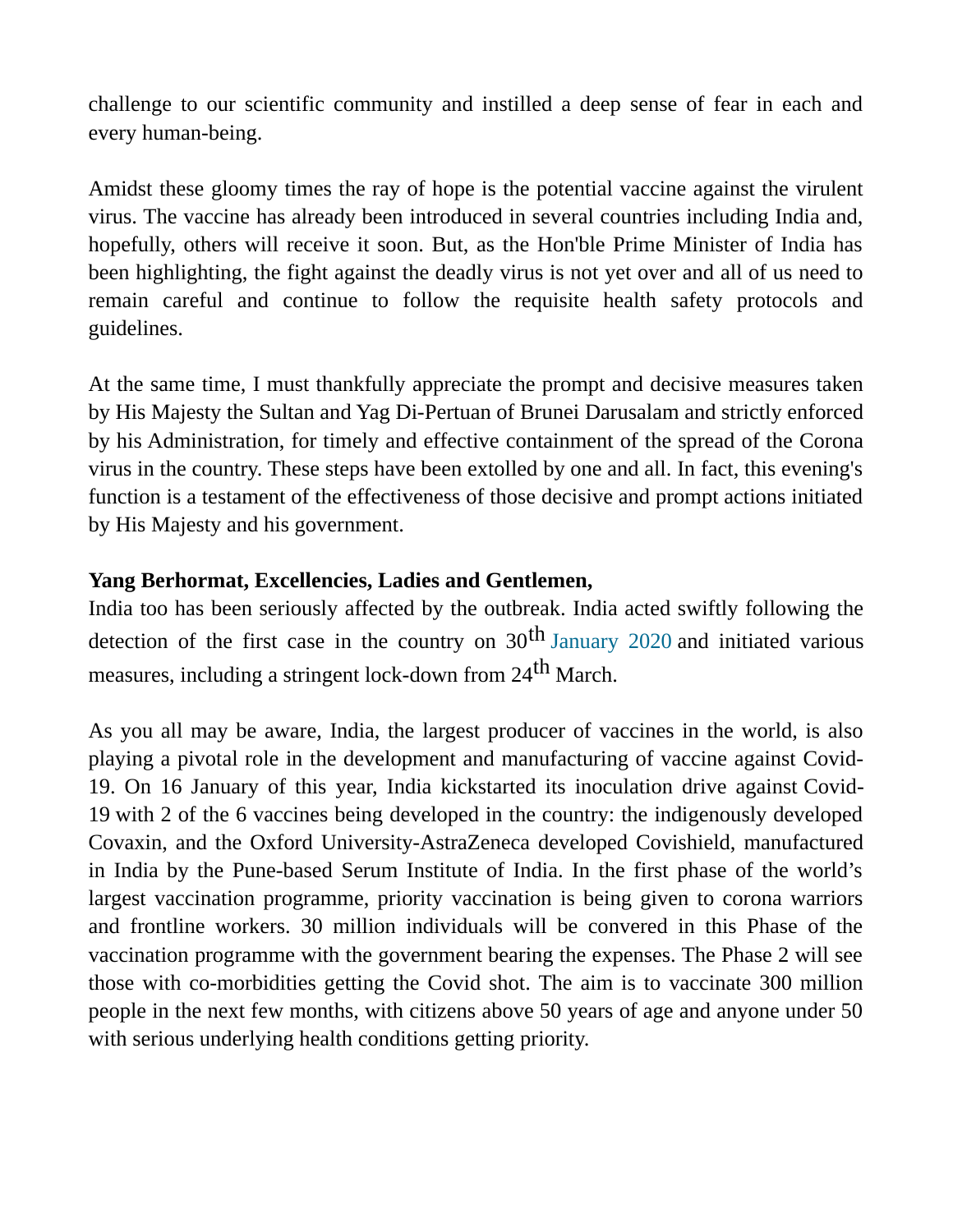No country can afford to shut down its economic activities indefinitely. After about ten weeks of lockdown, India started re-opening of the economy from  $8<sup>th</sup>$  June 2020 in a phased manner.

The government announced various economic stimulus packages and sectoral incentives to prop up the economy. One such policy measure is the 'Atmanirbhar Bharat initiative' or 'Self-reliant India' drive to mitigate the effects of the lockdown and strengthen the disrupted supply chains. The [Atmanirbhar Bharat package,](https://indianexpress.com/article/explained/narendra-modi-coronavirus-economic-package-india-self-reliance-6406939/) rolled out in several tranches to mitigate the biggest crisis since 1979, centres around creating an ecosystem that aids domestic demand, incentivises companies to generate jobs and boost production, and simultaneously extends benefits to those in severe distress, be it firms or individuals.

Indicators like rising production of finished steel, greater petrol and diesel consumption, increase in freight traffic, growing sales in automobile industy and higher goods and services tax revenue collections indicate that the economy is steadily bouncing back since 'the unlock'.

FDI too has shown an increasing trend in India. Gross FDI inflows in the past 20 years (April 2000 to June 2020) were US\$ 693 billion, while total FDI inflows in the last five years (April 2014 to September 2019) were US\$ 319 billion. This is approximately 50 percent of the total FDI inflow in the previous 20 years. During the current FY, for the first five months of the financial year, total FDI inflow was around US\$ 36 billion, which is the highest ever and 13% more as compared to the previous one.

Economic growth which experienced a steep fall of about 24% in April-June quarter as a result of the Covid-induced disruptions had a better result in the July-September quarter with a much lesser degree of contraction of about 12.4%, which indicates that the economy has started to gain in momentum. According to the IMF and other international agencies, India's economy is expected to grow by over 8% in 2021.

# **Distinguished Guests,**

In order to facilitate movement of stranded Indian nationals, the government undertook a massive evacuation plan through the Vande Bharat Mission (VBM) flights. As of 24 January over 1.2 million Indians have returned home using 7490 VBM flights and over 812,838 of those stranded in India have travelled back to their adopted countries using 7491 outbound flights.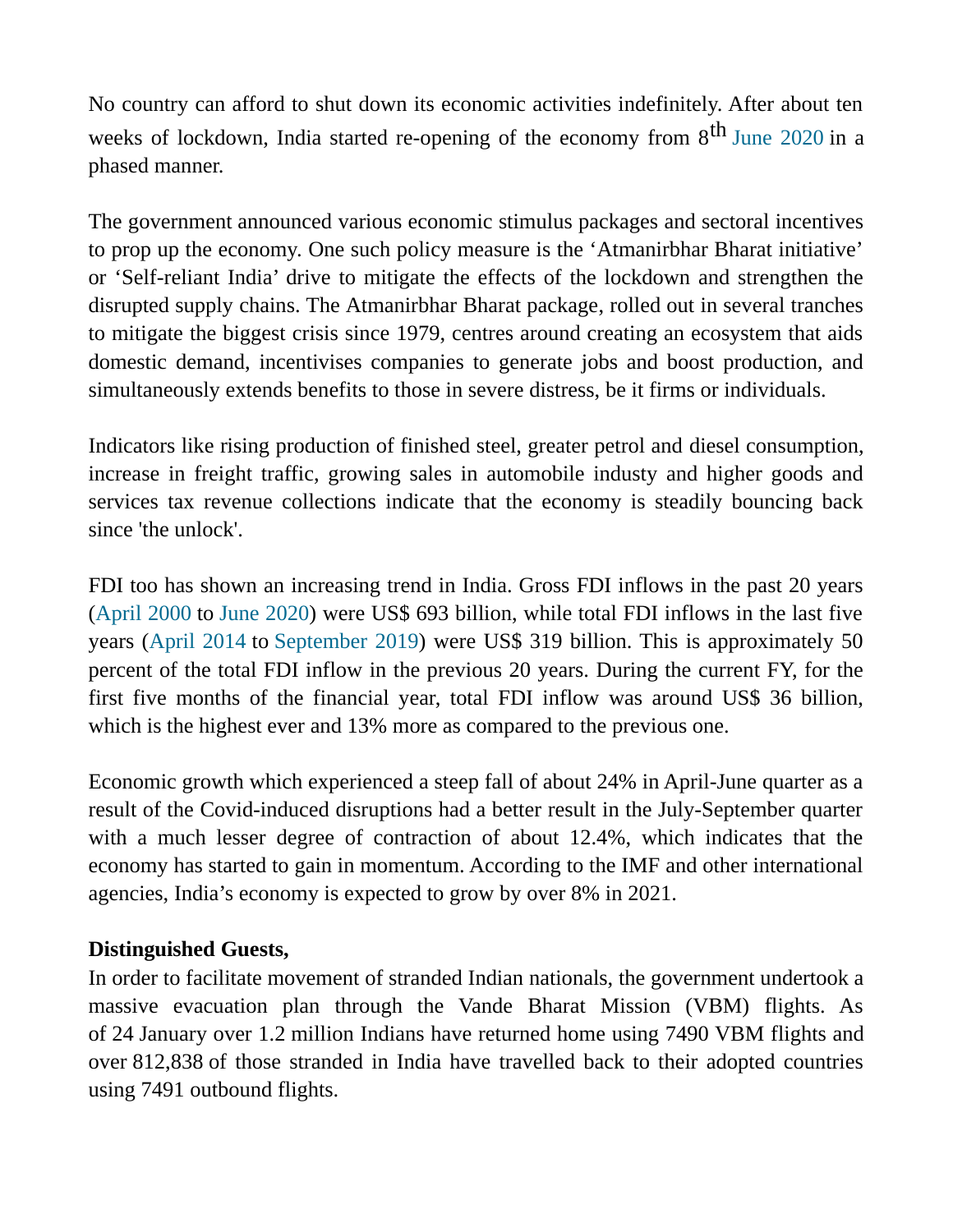As far as Brunei is concerned, so far the High Commission has organised 9 chartered flights operated by Royal Brunei airline starting from  $3<sup>rd</sup>$  July 2020 for repatriation of 1246 stranded Indian nationals as well as bringing back 244 people to Brunei.

### **Yang Berhormat, Excellencies, Ladies and Gentlemen,**

Allow me to give you a brief overview of our bilateral relations which continue to be warm and friendly.

May 2021 will marks the 31st anniversary of the establishment of diplomatic relations between India and Brunei. The multifaceted relations between the two countries have witnessed a steady growth during these years, characterized by goodwill, mutual respect and understanding.

Even during these difficult times of the Covid-19 pademic, the two countries have endeavoured to maintain the momentum in the bilateral relationship through continued progress in the areas identified during the bilateral Foreign Office Consultations, the  $7^{\text{th}}$  round of which was held in June 2019, and the First Joint Trade Committee Meeting, held in September 2018. These two important engagements have laid down the roadmap for further strengthening and diversification of our relationship by opening new platforms for bilateral cooperation. Efforts are on to utilise online platforms to continue this engagement.

Brunei is an important country for India's energy security through its export of crude oil to India. In fact, crude oil represents over 90% of Brunei's exports to India. India's exports to Brunei include automotive, machinery, frozen bovine meat, food items, etc. The two countries have identified quite a few areas for cooperation including agriculture, education, ICT, science & technology and health care. Both countries are also exploring bilateral cooperation in digitization, e-commerce and e-governance.

As part of India's commitment to support Brunei's capacity building programme, India has been offering various training programme for the benefit of Bruneians. From October 2019 onwards, Bruneian officials have participated in various training programmesincluding in Nanosatellite Assembly & Training, cyber security and housing, an e-ITEC training module. In addition, in order to strengthen bilateral cooperation in the field of Education, India is also offering 1,000 fellowships to scholars from Brunei and other ASEAN member countries for integrated Ph.D programmes at the globally renowned 23 Indian Institutes of Technology colleges in India. Another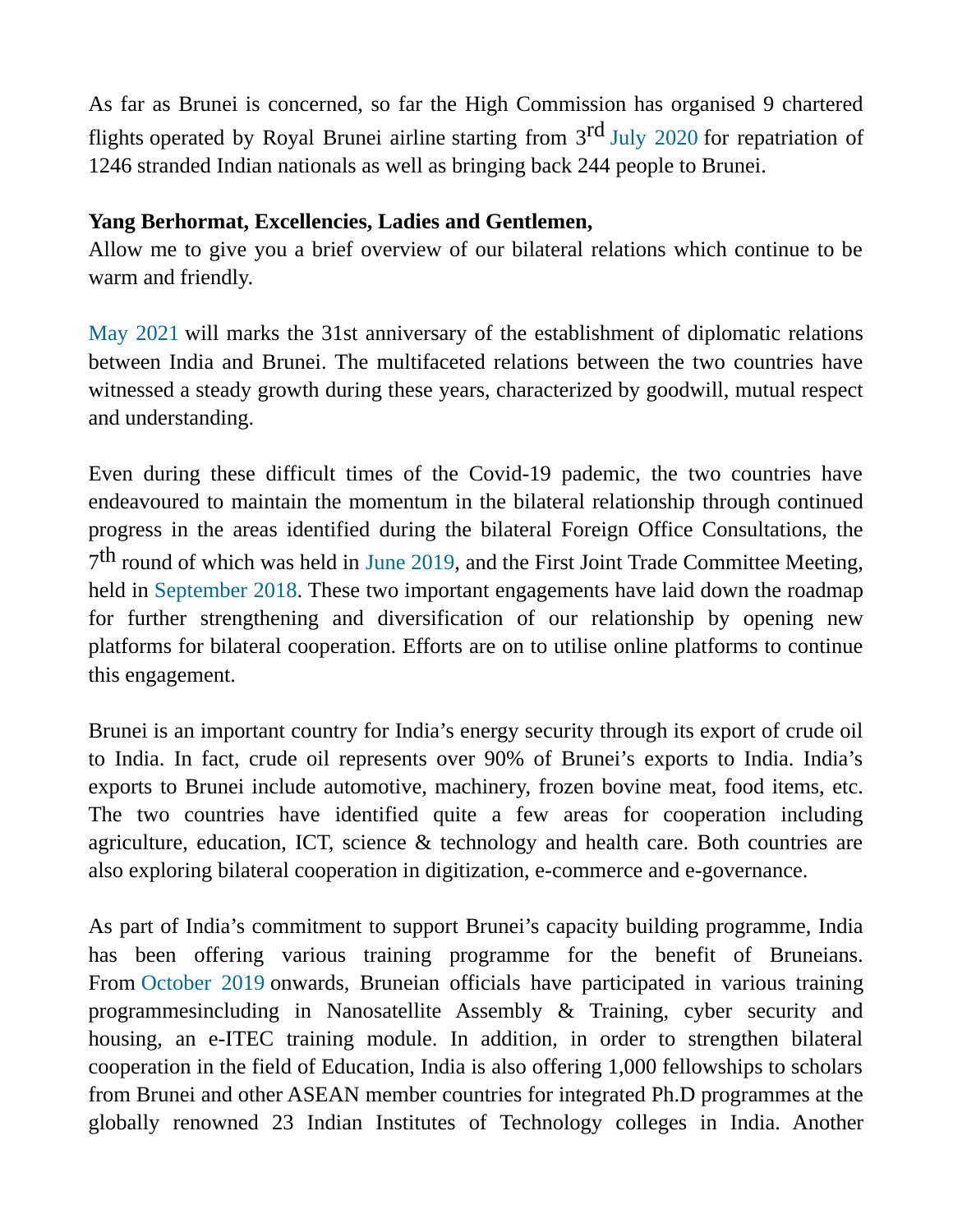upcoming event is ASEAN-India online Hackathon, scheduled on 1-3 February 2021 which will provide a good opportunity to younger people from ASEAN member countries to share and exchange views and gain knowledge through interaction in the field of education, science & technology and familiarize themselves with each other's cultures, values and work ethics. From Brunei, 6 students from UTB and 2 mentors will be participating in the Hackathon.

I am confident that during the course of the current year and ahead, the friendship between the people of the two countries and the existing bilateral relations between two governments will continue to flourish and achieve newer heights.

### **Distinguished guests,**

Let me take this opportunity to congratulate Brunei on assuming the ASEAN Chairmanship for 2021. India's relations with ASEAN has emerged as a key cornerstone of the Indian foreign policy. Starting from 1992 when India became a Dialouge Partner of ASEAN, India's relations with ASEAN has intensified and expanded manifold. From this perspective, there will be many opportunities during the course of this year for increased interaction both at political and official levels, including Summit meetings to further consolidate this relationship.

Ladies and Gentlemen, my speech will be incomplete if I do not make a mention about the Indian Community in Brunei. The 10,000-strong Indian diaspora in Brunei has been actively contributing to Brunei's economic development specially in the areas of healthcare, oil and gas sector, education, retail and construction idustry. The Indian Associations in Brunei are playing an important role in developing people-to-people contacts and promoting Indian culture in Brunei. Three days back, we saw a fine example of this constructive engagement leading to the successful staging of a pan-India cultrural extravaganza, "Utsav….the Celebration". I take this opportunity to urge every member of the Indian diaspora in Brunei to continue to work with dedication for further strengthening of social, cultural and economic linkages between our two countries.

In this eventful and joyous occasion, I would like to take the opportunity to express our endless gratitude and appreciation to Kebawah Duli Yang Maha Mulia Paduka Seri Baginda Sultan Haji Hassanal Bolkiah Muizzaddin Waddaulah Ibni Al-Marhum Sultan Haji Omar Ali Saifuddien Saadul Khairi Waddien, Sultan and Yang Di-Pertuan of Negara Brunei Darussalam for His Majesty's unwavering support and insightful guidance to the strengthening of the bilateral relationship between Negara Brunei